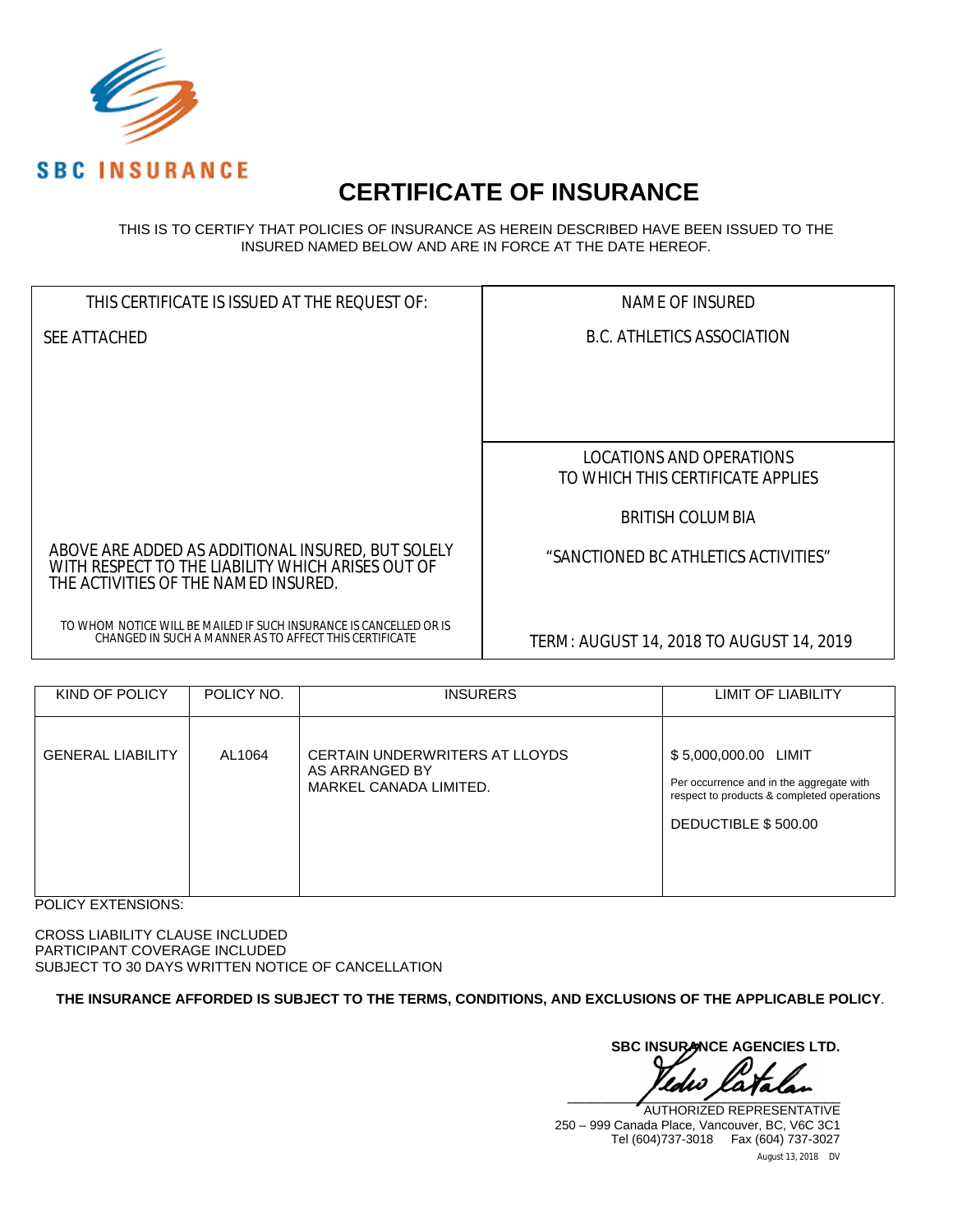

#250 – 999 Canada Place Vancouver, BC V6C 3C1 Tel (604) 737-3018 Fax (604) 737-3027

## **SBC INSURANCE**

| 2018<br>AMENDEL.<br>August | Insured.                      | $ \sim$<br>Date<br>uve |
|----------------------------|-------------------------------|------------------------|
| AL1064<br>. Olicy<br>'NC.  | . Association<br>etics<br>.mr | 2018<br>August         |

| <b>MEMBER CLUBS</b><br>It is understood and agreed that coverage under the within policy is provided for the following clubs: |  |  |  |
|-------------------------------------------------------------------------------------------------------------------------------|--|--|--|
| Achilles International Track & Field Society                                                                                  |  |  |  |
| Air Blastoff Lions                                                                                                            |  |  |  |
| Alberni Valley Track Club                                                                                                     |  |  |  |
| Athletics Victoria Track & Field Society                                                                                      |  |  |  |
| <b>BC Flyers Athletic Club</b>                                                                                                |  |  |  |
| BC Wheelchair Sports Assoc. - Athletics                                                                                       |  |  |  |
| <b>Bulkley Valley Athletic Society</b>                                                                                        |  |  |  |
| Burnaby Striders Track & Field Club                                                                                           |  |  |  |
| Callaghan Valley Sport & Cultural Society                                                                                     |  |  |  |
| <b>Campbell River Comets</b>                                                                                                  |  |  |  |
| Capilano Eagles Running Club                                                                                                  |  |  |  |
| Chilliwack Track & Field Club                                                                                                 |  |  |  |
| Coastal Track Club                                                                                                            |  |  |  |
| Comox Valley Cougars                                                                                                          |  |  |  |
| Coquitlam Cheetahs                                                                                                            |  |  |  |
| Cowichan Valley Athletic Club                                                                                                 |  |  |  |
| East Kootenay Track & Field Club                                                                                              |  |  |  |
| Elite Track & Field Academy                                                                                                   |  |  |  |
| Golden Ears Athletics                                                                                                         |  |  |  |
| Greyhounds Masters Track & Field Club                                                                                         |  |  |  |
| Hershey Harriers Athletic Club                                                                                                |  |  |  |
| Kajaks Track & Field Club                                                                                                     |  |  |  |
| Kamloops Ridge Runners                                                                                                        |  |  |  |
| Kamloops Track & Field Club                                                                                                   |  |  |  |
| Kelowna Running Club                                                                                                          |  |  |  |
| Kootenay Chaos Track Club                                                                                                     |  |  |  |
| Langley Mustangs                                                                                                              |  |  |  |
| Lions Gate Road Runners                                                                                                       |  |  |  |
| Mid Island Distance                                                                                                           |  |  |  |
| Mile2Marathon                                                                                                                 |  |  |  |
| Nanaimo & District Track & Field Club                                                                                         |  |  |  |
| National Sport & Cultural Campus Society                                                                                      |  |  |  |
| New West Spartans Track & Field Club                                                                                          |  |  |  |
| North Shore Lions Athletic Club                                                                                               |  |  |  |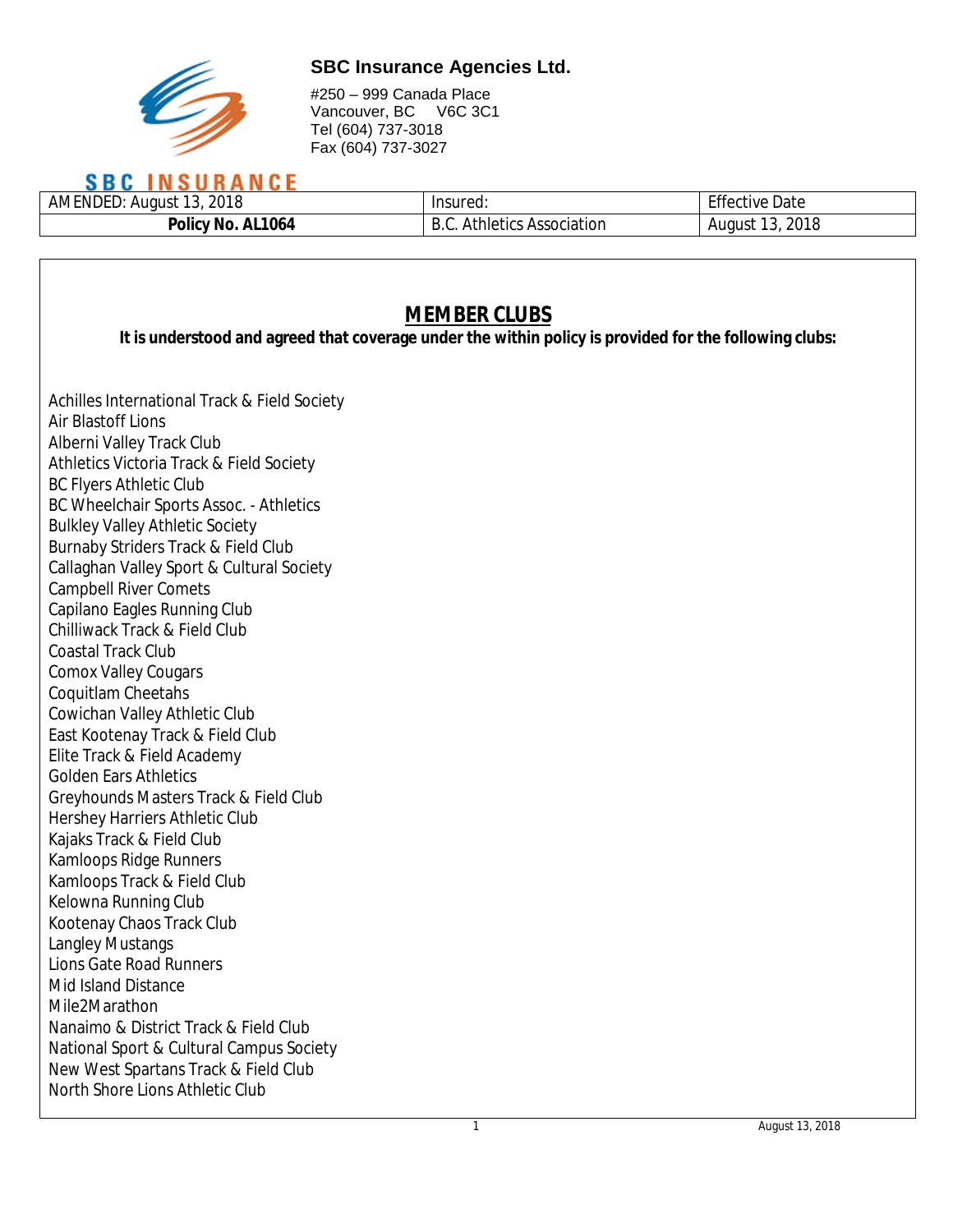

#250 – 999 Canada Place Vancouver, BC V6C 3C1 Tel (604) 737-3018 Fax (604) 737-3027

## **SBC INSURANCE**

| 2018<br>AMENDEL<br>August<br>. J | Insured:                   | $-$ cc<br>Date<br>tive |
|----------------------------------|----------------------------|------------------------|
| Policy<br>AL1064<br>'No.         | Athletics Association<br>к | 2018<br>August         |

| Norwesters Track & Field Club            |                |                 |
|------------------------------------------|----------------|-----------------|
| Ocean Athletics Track & Field Club       |                |                 |
| Oceanside Track and Field Club           |                |                 |
| Okanagan Athletics Club                  |                |                 |
| Okanagan Running Club                    |                |                 |
| Pacesetter Run Club                      |                |                 |
| <b>Pacific Road Runners</b>              |                |                 |
| Peninsula Track & Field Club             |                |                 |
| <b>Penticton Pounders</b>                |                |                 |
| <b>Phoenix Athletics Association</b>     |                |                 |
| Powell River Track Club                  |                |                 |
| Prairie Inn Harriers Racing Team         |                |                 |
| Prince George Road Runners               |                |                 |
| Prince George Track and Field Club       |                |                 |
| Racewalk West                            |                |                 |
| Royal City Track & Field Club            |                |                 |
| <b>Rupert Runners</b>                    |                |                 |
| Sea To Sky Athletics                     |                |                 |
| Semiahmoo Sunrunners                     |                |                 |
| Simon Fraser University Clansmen         |                |                 |
| South Fraser Track & Field Club          |                |                 |
| South Surrey Athletics                   |                |                 |
| Thompson Rivers University - Athletics   |                |                 |
| Trail Track & Field Club                 |                |                 |
| UBC Okanagan                             |                |                 |
| <b>UBC Track &amp; Field Club</b>        |                |                 |
| <b>Ultra Throw</b>                       |                |                 |
| Universal Athletics Club                 |                |                 |
| <b>UVIC Track Club</b>                   |                |                 |
| Valley Royals Track & Field Club         |                |                 |
| Vancouver Falcons Athletic Club          |                |                 |
| Vancouver International Marathon Society |                |                 |
| Vancouver Island Runners' Assoc.         |                |                 |
| Vancouver Olympic Club                   |                |                 |
| Vancouver Thunderbirds                   |                |                 |
| Vernon Amateur Athletics Association     |                |                 |
| Victoria International Running Society   |                |                 |
| Victoria Marathon Society                |                |                 |
| Victoria Speed Project                   |                |                 |
| Wheelchair Race Series Society           |                |                 |
| West Vancouver Track & Field             |                |                 |
|                                          | $\overline{2}$ | August 13, 2018 |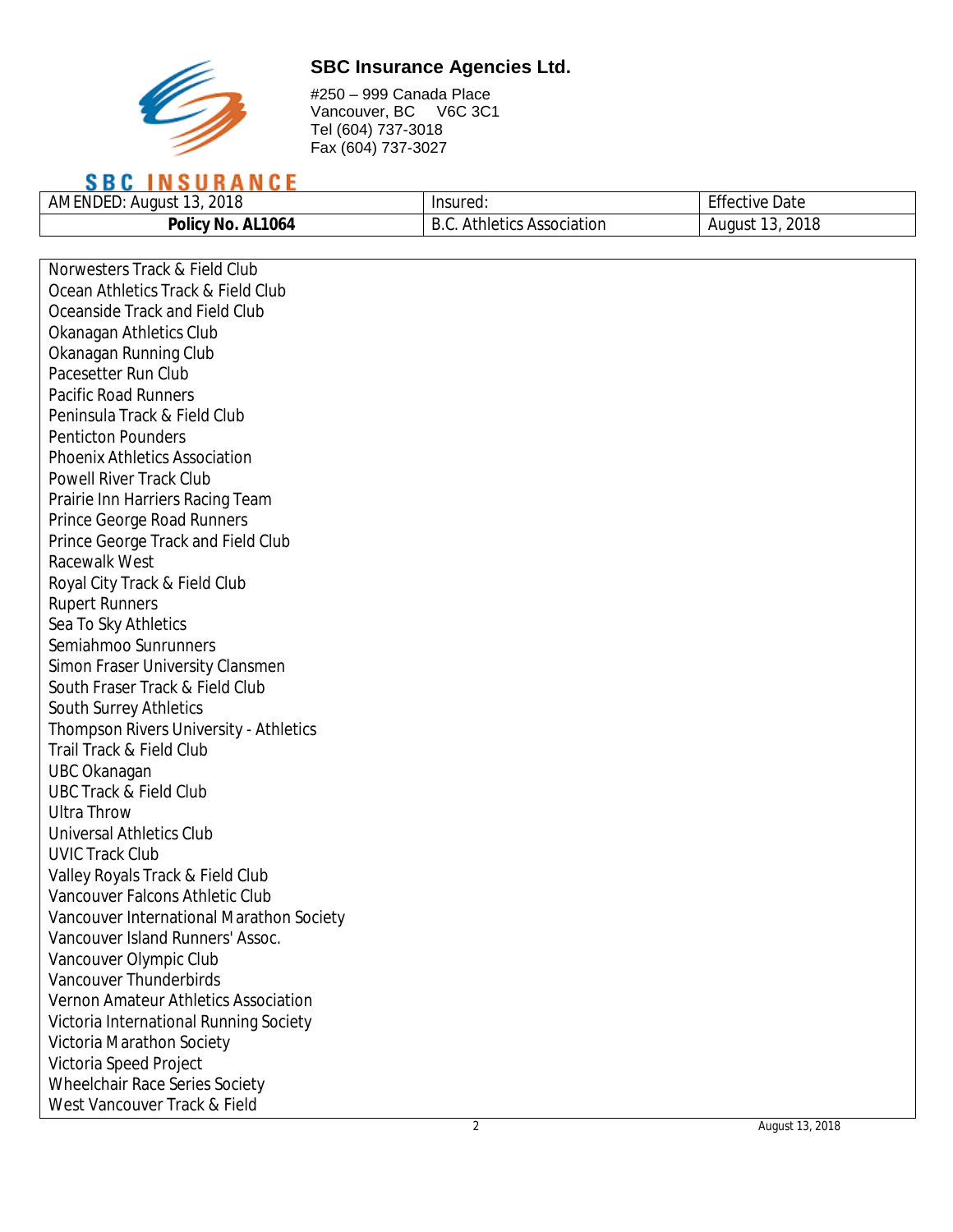

#250 – 999 Canada Place Vancouver, BC V6C 3C1 Tel (604) 737-3018 Fax (604) 737-3027

## **SBC INSURANCE**

| 2018<br>$\overline{a}$<br>)F<br>AMENL<br>August | Insured:    | $-$ cc<br>Date<br>ffective |
|-------------------------------------------------|-------------|----------------------------|
| AL1064                                          | Athletics   | 2018                       |
| <b>Policy</b>                                   | Association | August                     |
| 'No.                                            | υ.⊽.        | .                          |

ABOVE ARE ADDED AS ADDITIONAL INSURED, BUT SOLELY WITH RESPECT TO THE LIABILITY WHICH ARISES OUT OF THE ACTIVIVITIES OF THE NAMED INSURED

**SBC INSURANCE AGENCIES LTD.**

Yedw latalan

AUTHORIZED REPRESENTATIVE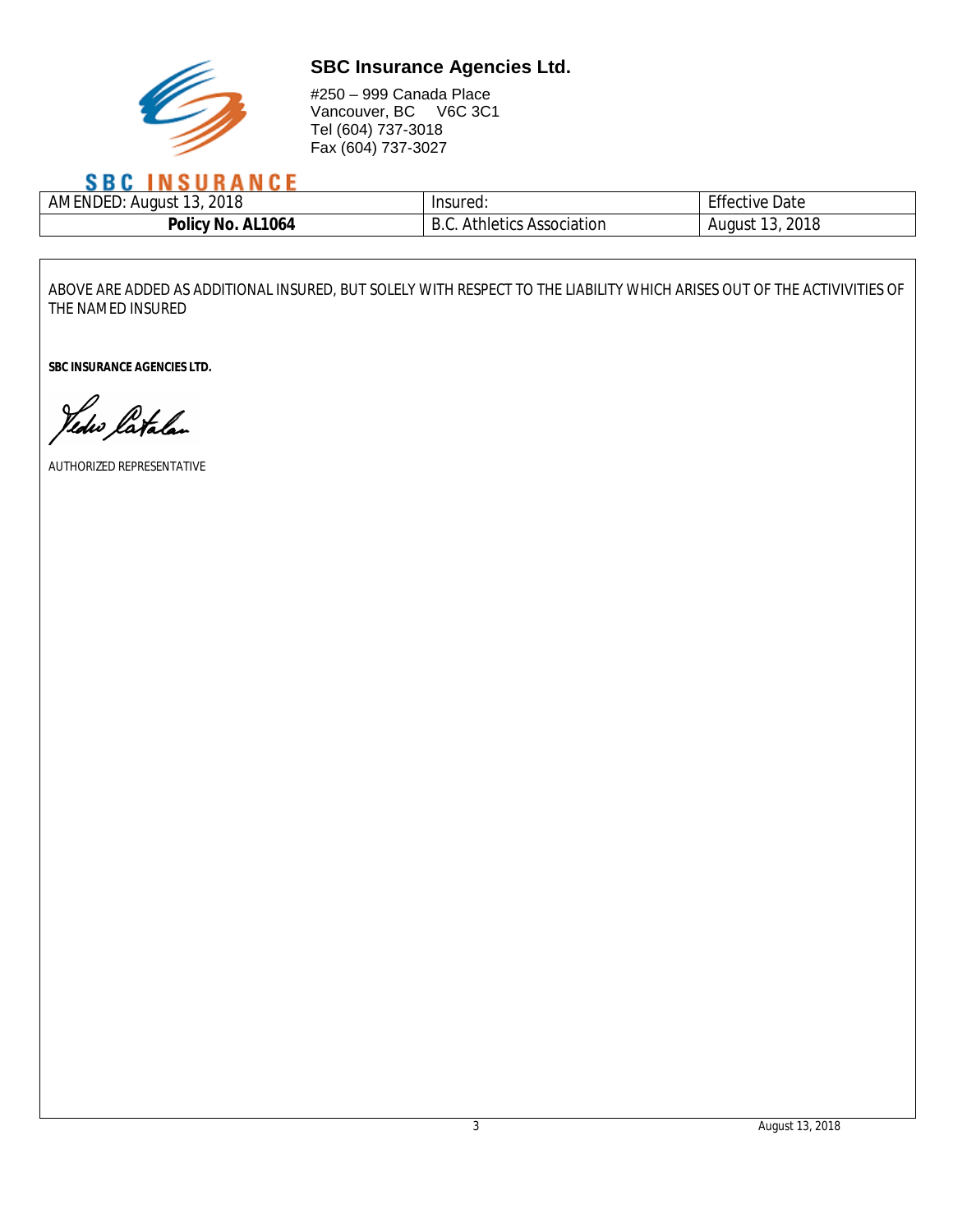

Г

## **SBC Insurance Agencies Ltd.**

#250 – 999 Canada Place Vancouver, BC V6C 3C1 Tel (604) 737-3018 Fax (604) 737-3027

| <b>SBC INSURANCE</b>   |                                   |                       |
|------------------------|-----------------------------------|-----------------------|
| AMENDED: JUNE 19, 2018 | Insured:                          | <b>Effective Date</b> |
| Policy No. AL1064      | <b>B.C. Athletics Association</b> | August 9, 2018        |

| THIS CERTIFICATE IS ISSUED AT THE REQUEST OF:                                                                                                 |
|-----------------------------------------------------------------------------------------------------------------------------------------------|
| CITY OF ABBOTSFORD, SCHOOL DISTRICT 34                                                                                                        |
| ALBERNI DISTRICT FALL FAIR ASSOCIATION                                                                                                        |
| CITY OF BURNABY, SCHOOL DISTRICT 41<br>CITY OF CAMPBELL RIVER, SCHOOL DISTRICT 72, STRATHCONA REGIONAL DISCTRICT                              |
| CITY OF CHILLIWACK                                                                                                                            |
| COMOX VALLEY REGIONAL DISTRICT, SCHOOL DISTRICT 71                                                                                            |
| CITY OF COQUITLAM                                                                                                                             |
| <b>CITY OF DUNCAN</b>                                                                                                                         |
| CITY OF KAMLOOPS, SCHOOL DISTRICT 73                                                                                                          |
| <b>CITY OF KELOWNA</b>                                                                                                                        |
| CORPORATION OF THE TOWNSHIP OF LANGLEY & ITS ELECTED & APPOINTED OFFICIALS, OFFICERS, EMPLOYEES,                                              |
| AGENTS & VOLUNTEERS, SCHOOL DISTRICT 35                                                                                                       |
| DISTRICT OF MAPLE RIDGE, CITY OF PITT MEADOWS, MAPLE RODGE & PITT MEADOWS PARKS & LEISURE<br>SERVICES COMMISSION, SCHOOL DISTRICT 42          |
| CITY OF MERRITT, SCHOOL DISTRICT 58 (MERRIT)                                                                                                  |
| DISTRICT OF MISSION, SCHOOL DISTRICT 75                                                                                                       |
| <b>CITY OF NANAIMO</b>                                                                                                                        |
| NANAIMO LADYSMITH SCHOOL DISTRICT 68                                                                                                          |
| DISTRICT OF NORTH COWICHAN, CHESTERFIELD SPORTS SOCIETY                                                                                       |
| REGIONAL DISTRICT OF NORTH OKANAGAN, DISTRICT OF COLDSTREAM, CITY OF VERNON                                                                   |
| CITY OF NORTH VANCOUVER, DISTRICT OF NORTH VANCOUVER, NORTH VANCOUVER RECREATION & CULTURE                                                    |
| COMMISSION, SCHOOL DISTRICT 44                                                                                                                |
| PACIFIC INSTITUTE FOR SPORT EXCELLENCE SOCIETY                                                                                                |
| CITY OF PENTICTION, SCHOOL DISTRICT 67<br>CITY OF PORT ALBERNI                                                                                |
| CITY OF PRINCE GEORGE                                                                                                                         |
| CITYOF PRINCE RUPERT & SCHOOL DISTRICT 52                                                                                                     |
| HER MAJESTY THE QUEEN IN THE RIGHT OF THE PROVINCE OF BRITISH COLUMBIA, AS REPRESENTY BY THE MINISTER OF                                      |
| TRANSPORTATION AND INFRASTURCTURE                                                                                                             |
| CITYOF RICHMOND & SCHOOL DISTRICT 38, RICHMOND OVAL CORPORATION                                                                               |
| CITY OF SURREY, SCHOOL DISTRICT 36                                                                                                            |
| <b>CITY OF TRAIL</b>                                                                                                                          |
| CITY OF VANCOUVER, ITS BOARD OF PARKS & RECREATION & AFFILIATED COMMUNITY CENTRE ASSOCIATIONS &                                               |
| SOCIETIES, VANCOUVER POLICE BOARD, THEIR OFFICIALS, OFFICERS, EMPLOYEES, SERVANTS & AGENTS<br>CITY OF VICTORIA, SCHOOL DISTRICT 61 (VICTORIA) |
| UNIVERSITY OF BRITISH COLUMBIA, ITS BOARD OF GOVERNORS, EMPLOYEES & AGENTS                                                                    |
| UNIVERSITY OF VICTORIA, ITS BOARD OF GOVERNORS, EMPLOYEES & AGENTS                                                                            |
| DISTRICT OF WEST VANCOUVER, SCHOOL DISTRICT 45                                                                                                |
|                                                                                                                                               |
| ABOVE ARE ADDED AS ADDITIONAL INSURED, BUT SOLELY WITH RESPECT TO THE LIABILITY WHICH ARISES OUT OF THE ACTIVIVITIES                          |
| OF THE NAMED INSURED                                                                                                                          |
| SBC INSURANCE AGENCIES LTD.                                                                                                                   |

August 9, 2018